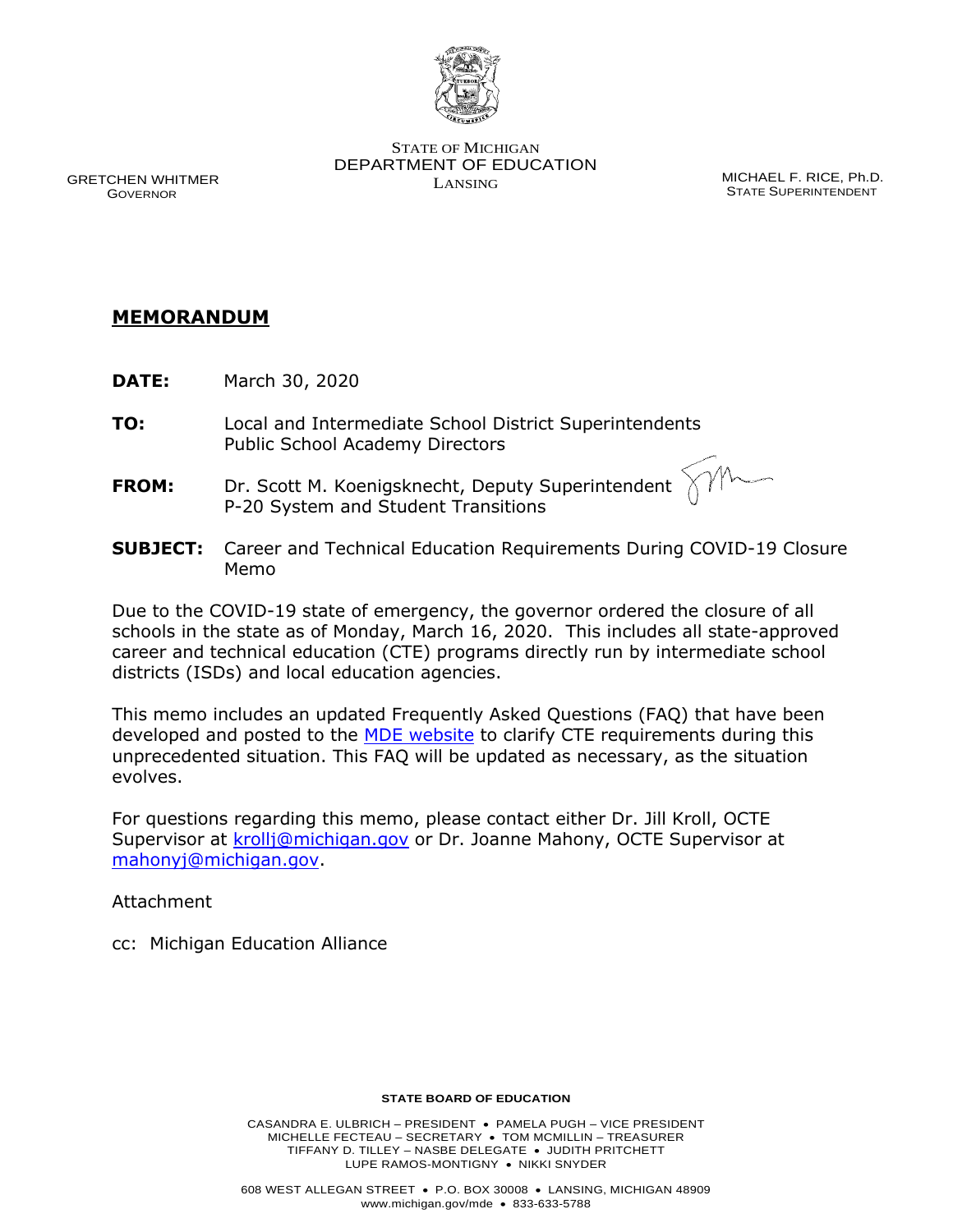#### **Federal Perkins**

1. Is it permissible to continue paying Perkins-funded staff members during the school closure with Perkins Grant funds?

Yes.

needed to support regional priorities? 2. Can staff who are normally assigned to assist students be reassigned as

 the school closure with Perkins Grant funds in a manner consistent with district Yes. It is permissible to continue paying Perkins-funded staff members during policies.

3. Are regions permitted to carry over Perkins funds?

No. Any unexpended funds will be added to the 2020 – 2021 formula.

4. Many Perkins-funded activities and salaries will be affected due to this extended closure. May the regions make amendments to the 2019 – 2020 Perkins Grant?

Yes.

5. How should districts handle the plan to purchase equipment and materials?

Equipment and materials must be delivered within the current grant year.

 federal Perkins funds from our health programs to local agencies in need right 6. May districts donate unused/unopened gloves and masks purchased with now?

 Yes. Districts may donate unused and unopened supplies to local health agencies in this time of crisis, but should act in a manner consistent with district policies.

7. Will there be extensions for 2020 Perkins Grant Amendments?

 No. Please submit your amendments as you complete them so you can spend the funds. OCTE staff are working remotely and will review and approve these amendments in a timely manner.

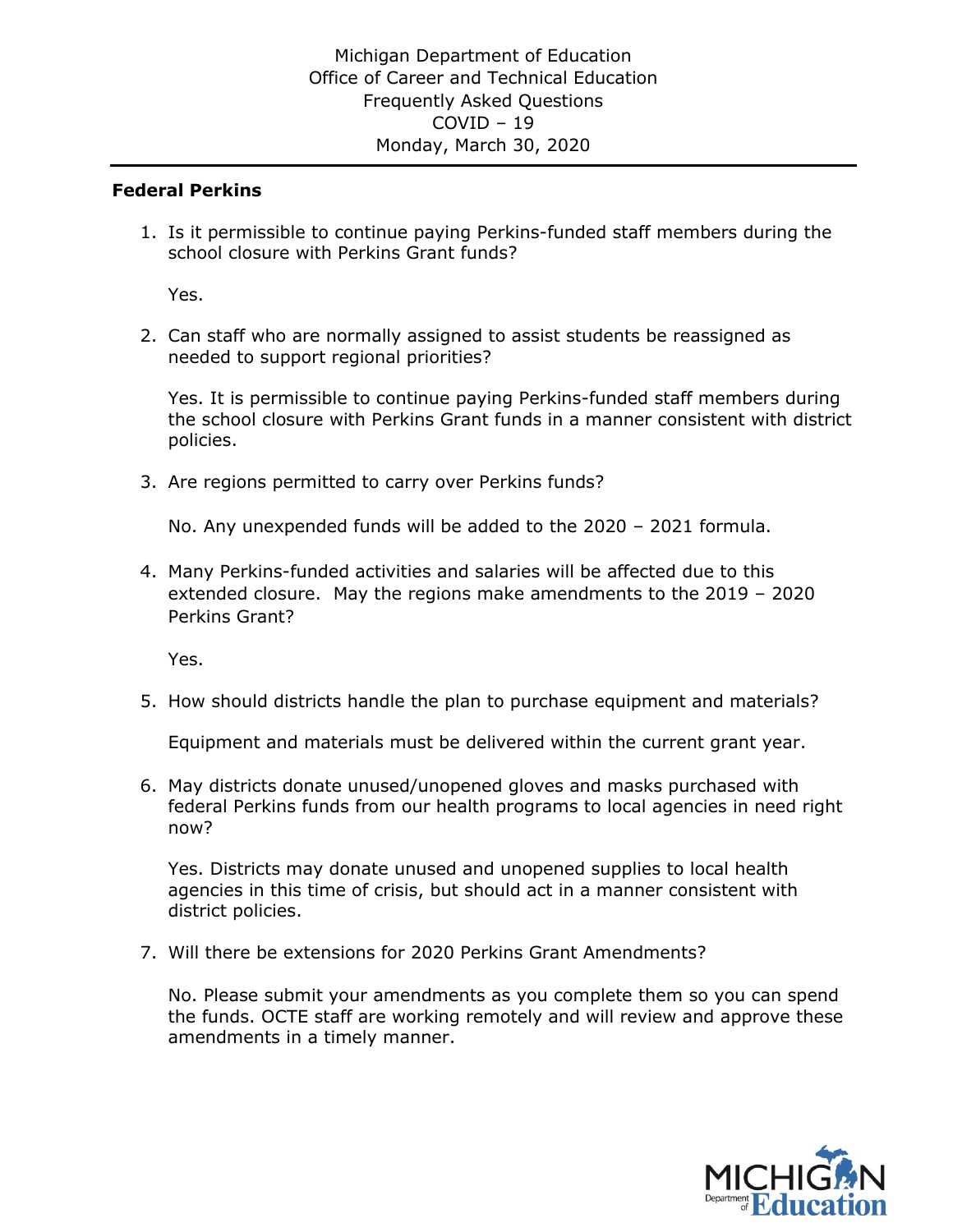8. May we request reimbursement for all expenditures up until this time?

 Yes. MDE recommends regions drawdown their reimbursements on a monthly basis.

 9. Since regions may continue compensating staff, should regions continue monthly drawdowns through the duration of the grant?

Yes.

10. Will the Perkins grant application deadline for FY 2021 be extended?

 If you can meet the April 1 due date, please do so. If you are unable to meet that deadline, please contact your Perkins Team Leader in writing and request an extension. As we proceed over the next few weeks, and receive guidance from state and federal leadership, we will keep you apprised of any changes.

 11. The Regional Workforce Development Board (WDB) and Career Education Advisory Council (CEAC) meetings have been cancelled. May the region submit the Perkins application without these approvals and obtain WDB CEAC review by July 1, 2020?

 regarding this matter. Please submit required approvals by July 1, 2020. Yes. Submit your Perkins application and contact your Perkins Team Leader

12. What is the status of credential assessments?

 Based on information currently available, regions are required to administer credential assessments. The U.S. Department of Education (USED) held a conference call on Friday, March 20, 2020 and this FAQ will be updated when MDE receives written USED guidance.

- • Remember that Core Performance Indicator 5S1 is reported the year a Concentrator leaves school so the only Concentrator credential data that will be affected will be for Concentrators who graduate this year.
- • Concentrators who left school in 2019 2020 will be reported for 5S1 for 2020 - 2021.
- • Districts may report industry credentials for students until August 31; therefore, students who take credentialing exams in the summer will be counted.
- • Districts may report credential data until August 31 in the year in which the student graduates.

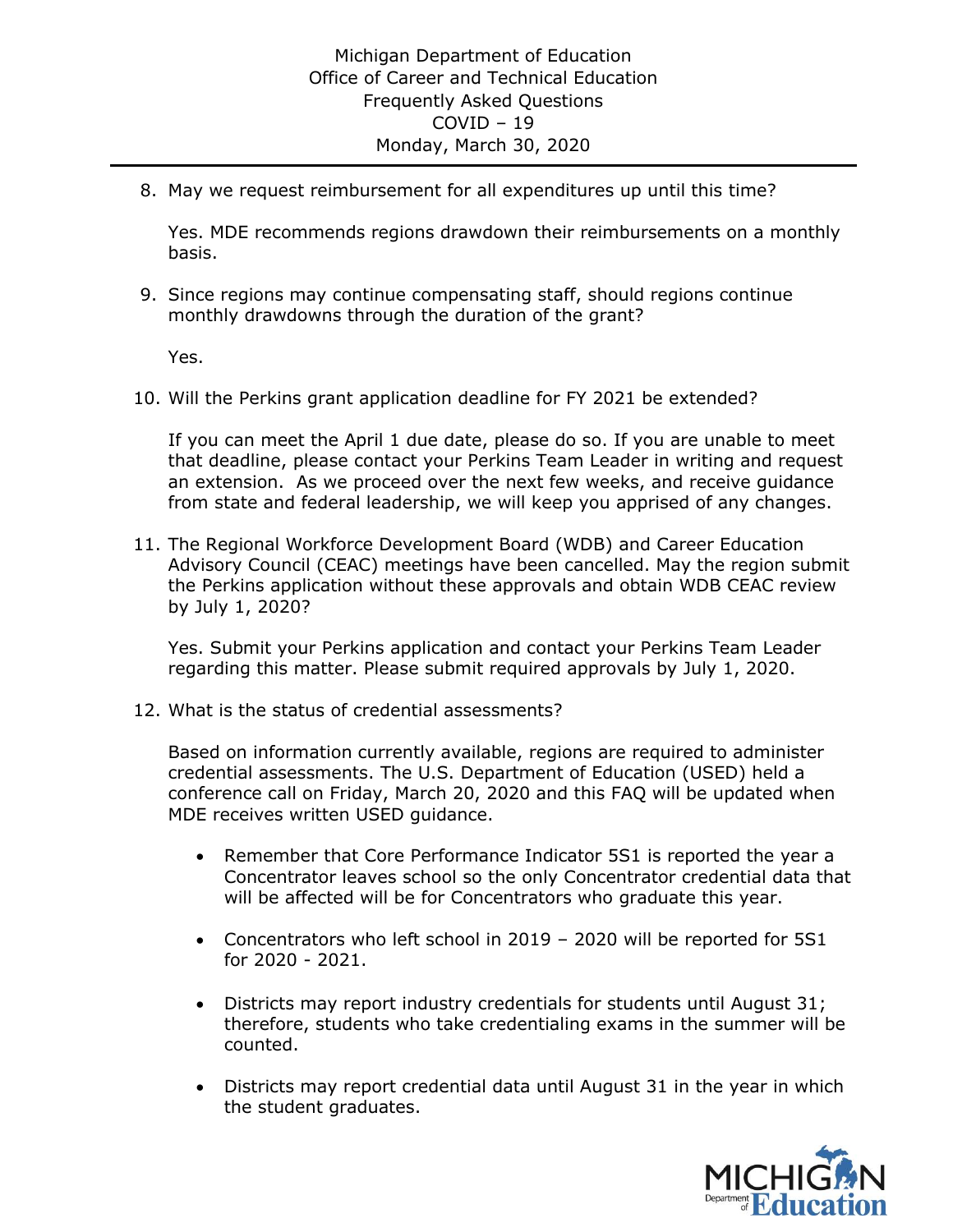- • There may be some impact on the 2020-2021 district, region, and state [2019-2020 posted on the OCTE website.](https://www.michigan.gov/documents/mde/CTE_Completer_Definition_666026_7.pdf) Core Performance Indicator (CPI) 5S1, but at this time the impact is unknown. Please refer to the guidance on the [Completer definition for](https://www.michigan.gov/documents/mde/CTE_Completer_Definition_666026_7.pdf)
- This guidance is subject to change based on direction from USED.
- expend these funds on another Perkins-approved activity? 13. The region budgeted funds for credential assessments that were scheduled to take place in the spring. Is the region allowed to submit an amendment to

 Yes. Each region must have approved activities and a budget for all CPIs. All amendments must be approved PRIOR to the expenditure of funds.

 14. Students may not have been provided full instruction necessary to perform well on the assessment. What should we do to address this instructional concern?

 school time instruction to support student learning in a manner consistent with district policies. Districts may report credential data until the August 31 in the Upon return from the school closure, districts may choose to provide out-ofyear in which the student graduates.

# **61.a1 and 61b State School Aid**

 Added Cost Section 61.a1 program improvement? 1. May the districts compensate employees who are currently funded through

Yes.

 School Aid Section 61.a1 funds from our health programs to local agencies in 2. May districts donate unused/unopened gloves and masks purchased with state need right now?

 Districts may donate unused and unopened supplies to local health agencies in this time of crisis, but should act in a manner consistent with district policies.

3. Are districts permitted to carry over Added Cost Section 61.a1 funds?

No. However, this may change this at some point in time.

4. Are districts permitted to carry over 2019 – 2020 Section 61b funds?

Yes.

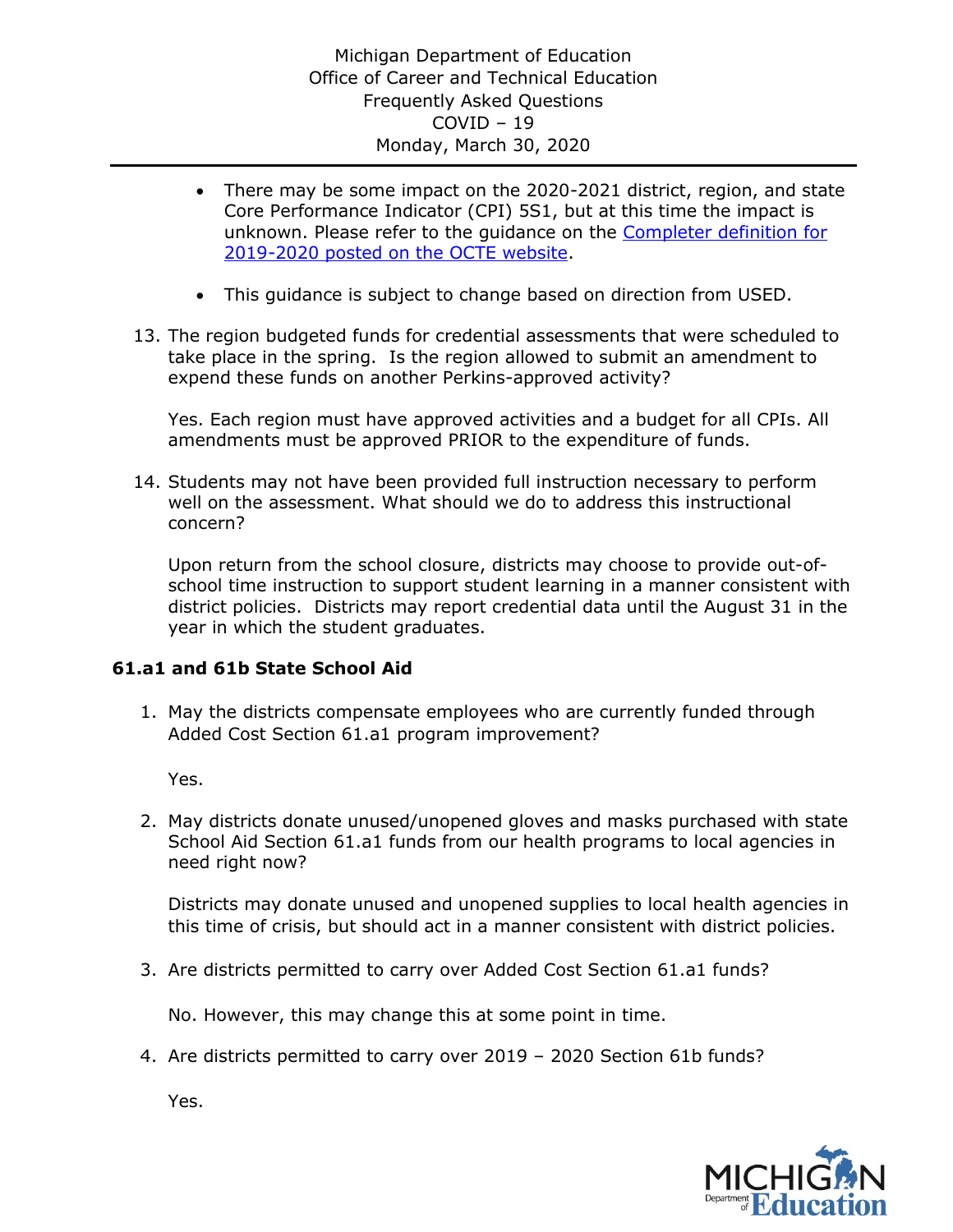5. Are districts permitted to carry over 2018 – 2019 Section 61b funds?

No.

### **Reporting Requirements**

1. Will reporting timelines be adjusted and/or reports eliminated?

We are unable to provide further guidance regarding report timelines at this time.

 Section 61.a1 Added Cost for next year be calculated if CTEIS reporting is 2. Enrollment, certification and grade reporting – how will state School Aid delayed or incomplete?

 61.a1 Added Cost and Perkins Core Performance Indicator (CPI) reporting at this time. As we receive guidance from state and federal leadership, we will keep you apprised of any changes. We are unable to provide further guidance regarding state School Aid Section

#### **CTE Programs**

1. Is the CEPD 20% program review required?

 CEPDs are still required to review and submit documentation on a minimum of 20% of programs. Teachers who are working remotely could complete this Considering the work regions already completed with the CLNA this year, CEPDs may want to target reviews to the areas of greatest concern. work in accordance with school district policies and union contracts.

2. Are programs still required to report completion of work-based learning (WBL) in Navigator?

 Yes. Work-based learning is a required component of a state-approved CTE participated during the time school was in session and note any planned experiences that were impacted by closure. program. With the COVID-19 state of emergency school closure, MDE realizes that many of these planned activities may not have taken place. Teachers should still document the completed WBL experiences in which students

3. Are programs still required to report completion of student leadership in Navigator?

 Yes. Student leadership is a required component of a state-Approved CTE program. With the COVID-19 state of emergency school closure, MDE realizes

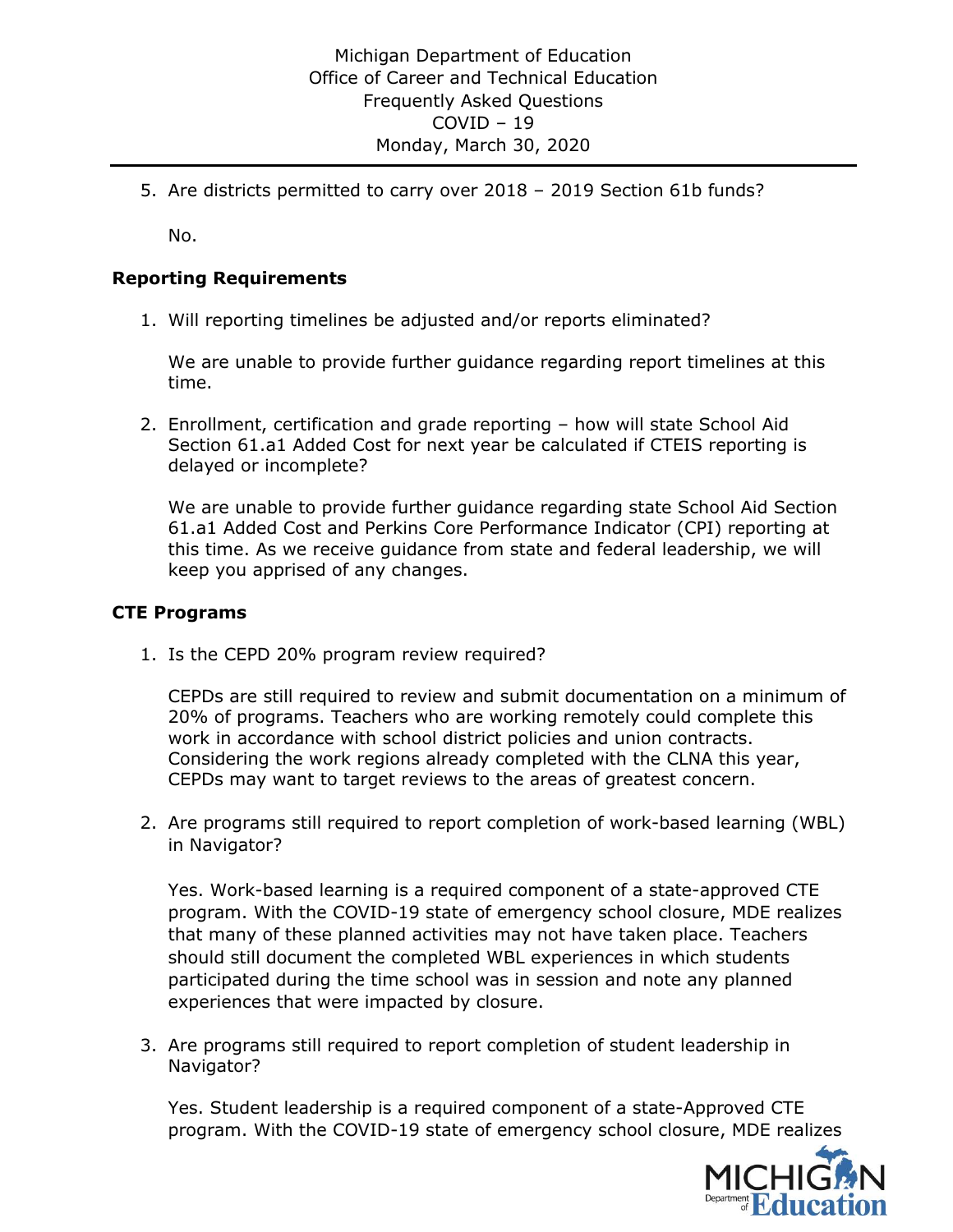that many of these planned activities may not have taken place. Teachers students participated during the time school was in session and note any planned experiences that were impacted by closure. should still document the completed student leadership experiences in which

 4. May the second CTE program advisory committee meeting requirement be removed to support social distancing?

 advisory committee meeting for the 2019 -2020 school year. Teachers are encouraged to hold the second meeting through a virtual format, if possible. Yes. State-approved CTE programs will only be required to hold one program

# **CTE Programs CIP Specific: Automotive**

 automotive program (i.e. hands-on instruction, application renewals, entry-1. How do I handle the accreditation requirements of a state-approved CTE ASE level certification testing, etc.)?

 The ASE Education Foundation has created a Coronavirus Update web link that provides directions on how to handle an accredited ASE automotive program  during the COVID-19 pandemic. This information encompasses all *CIP Codes: Technician, and 47.0613 – Medium/Heavy Truck Technician*  programs. Log online to ASE Education Foundation Corona Virus Update *47.0604 - Automotive Technician, 47.0603 – Collision Repair*  at: [http://aseeducationfoundation.org/coronavirus.](https://gcc01.safelinks.protection.outlook.com/?url=http%3A%2F%2Faseeducationfoundation.org%2Fcoronavirus&data=02%7C01%7CYottS%40michigan.gov%7Caba31ba391314014813108d7cb83c613%7Cd5fb7087377742ad966a892ef47225d1%7C0%7C0%7C637201639127398619&sdata=I2Spj8LAimPU7SPvQOF5IH3jYgRxAL6gnoT2ve%2B9GQo%3D&reserved=0)

# **CTE Programs CIP Specific: Cosmetology**

 1. Due to the mandatory school closures, our current cosmetology students won't students in June. Is there any discussion of waiving any hours or minimum completed all the curriculum but just need to finish hours? graduate from the program before we are expecting our new incoming practical applications (MPAs), especially for students who have almost

 recommend that you begin planning to find ways for students to finish their No. The State Board of Cosmetology establishes these requirements. We hours and MPA requirements after the closure requirement is lifted.

2. Are CTE state-approved cosmetology students eligible to earn clock hours and minimum practical applications (MPAs) through an online learning platform?

 The State Board of Cosmetology laws and rules do not allow for students to earn cosmetology hours off-campus or outside a school of cosmetology. Students must be on location at the licensed school of cosmetology to earn

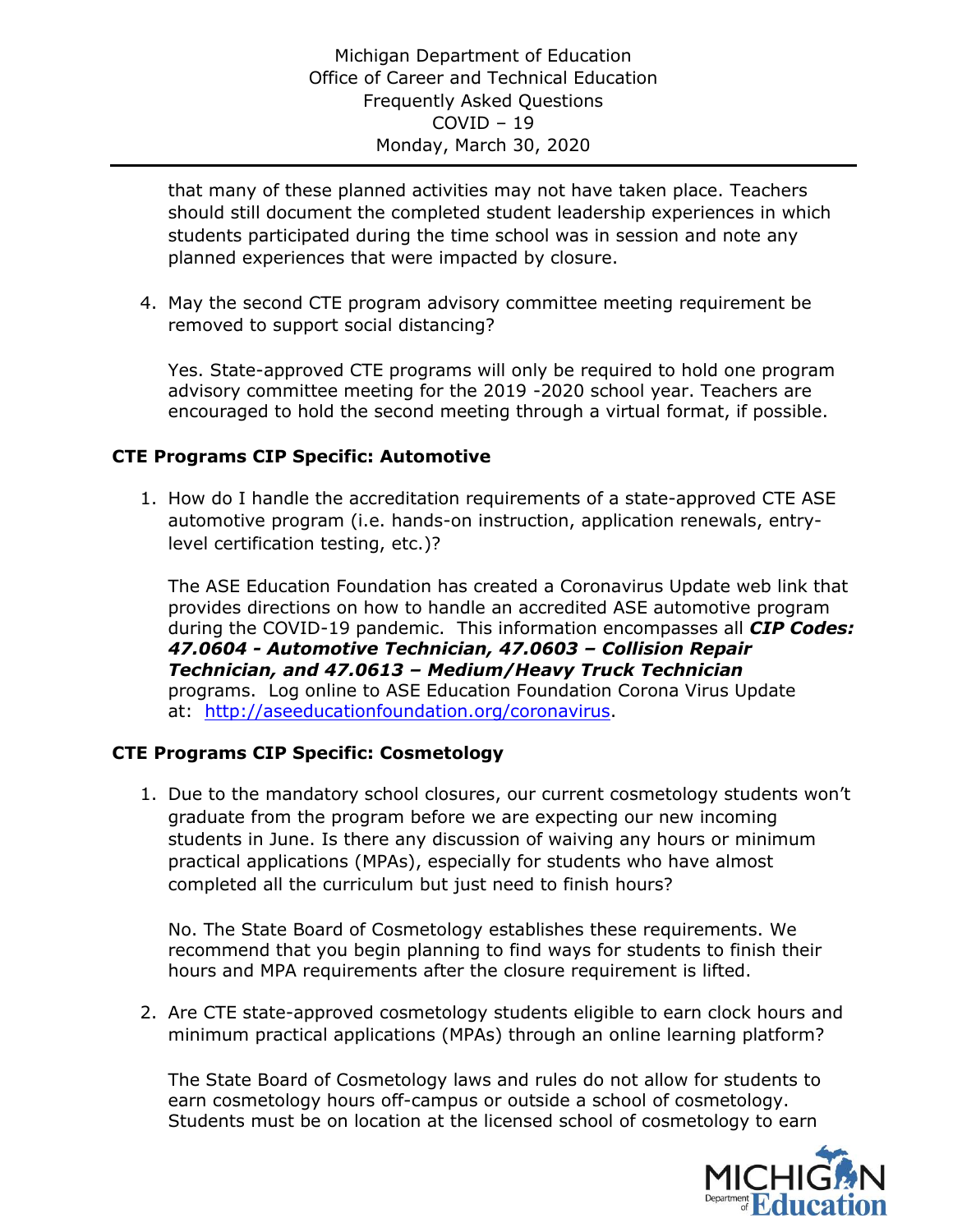hours and MPAs. There are no provisions in place as exceptions to the rule at this time. Cosmetology students who attend a school of cosmetology, either on a secondary campus or at a contracted school of cosmetology through a secondary CTE program, may not attend or earn clock hours while their local district is closed.

3. Can students work virtually or at home?

 The State Board of Cosmetology laws and rules do not allow for students to earn cosmetology hours off-campus or outside a school of cosmetology. Students must be on location at the licensed school of cosmetology to earn hours and MPAs. There are no provisions in place as exceptions to the rule at this time. Cosmetology students who attend a school of cosmetology, either on a secondary campus or at a contracted school of cosmetology through a secondary CTE program, may not attend or earn clock hours while their local district is closed.

 4. How do we address an overlap of students with the required 1:20 teacher to student ratio?

Each school of cosmetology will have to evaluate its situation to determine what solution best meets their needs. However, we suggest schools begin to consider some of the following options:

- • Temporarily employ an additional licensed cosmetology instructor to allow for more students to earn hours at the same time.
- • Stagger hours by offering additional sessions, allowing students to attend at different times. For example, if students typically earn hours from 10:00 am to 2:00 pm, you could offer one session from 8:00 am – 12:00 pm and another from 12:00 pm – 5:00 pm.
- • Increase the number of hours offered in a day or week for the current Students may not earn more than 7 hours per day and 40 hours per group of students to achieve the required number of hours faster. **Note:**  week.
- • Adjust the start date and calendar for the incoming students. This might require cosmetology programs to adjust hours for the incoming group of depending upon the amount of time affected by the overlap and number students for an entire year or for the entire length of the program, of hours left in the program.

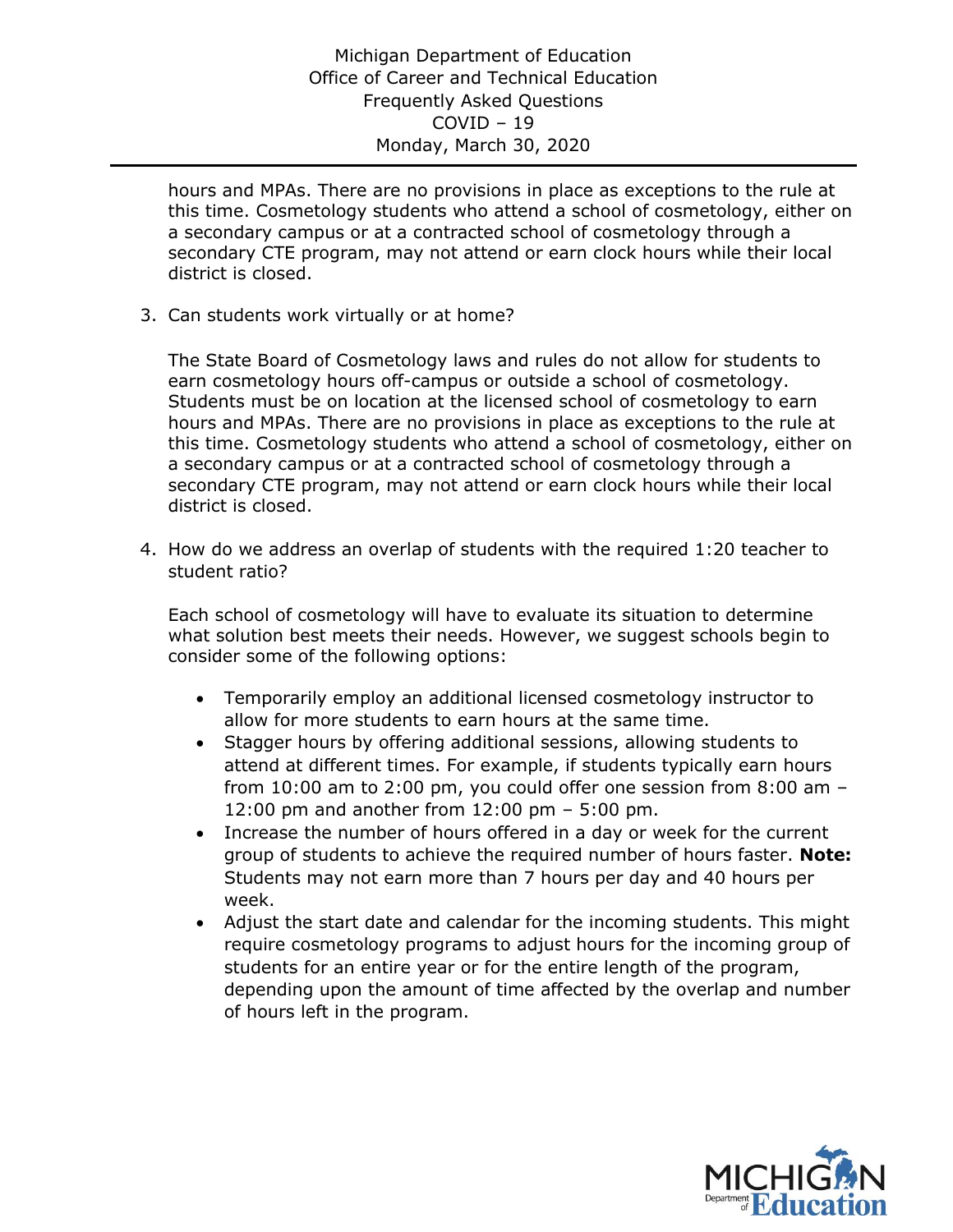5. How can students achieve their lost hours once we are open again?

Each school of cosmetology will have to evaluate its situation to determine what solution best meets their needs; however, we suggest schools begin to consider some of the following options:

- • Increase the number of hours offered in a day or week. This may mean increasing the number of hours offered each day and/or may include offering hours on a Saturday. **Note**: Students may not earn more than 7 hours per day and 40 hours per week.
- Lengthen the number of weeks of the program.
- • Offer additional time outside of the typical school year (if a summer program is not already in place).
- 6. If school is permitted to resume, may we offer hours in the summer?

 Schools of cosmetology may offer hours in the summer in accordance with state and district policy. Students may not clock more than 7 hours per day and not more than 40 hours each week.

 7. Can we open the salon to cosmetology students and staff only, with no public hours?

Because school buildings (per [EO 2020-11\)](https://www.michigan.gov/whitmer/0,9309,7-387-90499_90705-521890--,00.html) and salons (per [EO 2020-20\)](https://www.michigan.gov/whitmer/0,9309,7-387-90499_90705-522576--,00.html) are 19, districts will not be able to open the salon to students and staff until the restrictions for both schools and salons have lifted and students are allowed to be back in session. When schools and salons are able to reopen, the school of cosmetology may still wish to keep the school salon closed to the public for a period of time. This will not affect student hours, as long as they are still completing the required hours and MPAs. closed to personnel, students and the public to prevent the spread of COVID-

 cosmetology curriculum and meeting all learning objectives may require students to spend time in the school salon to be prepared to earn a license. For example, students learn aspects of salon business and client consultation by helping run the school cosmetology salon. Students are also exposed to various types and textures of hair by working with members of the public. However, please note that the salon setting is an important component of the

### **CTE Programs CIP Specific: Health Science**

 hours and how those might be met? 1.Has there been discussion regarding Certified Nurse Assistant (CNA) clinical

Because school buildings are closed to personnel and students to prevent the spread of COVID-19, district staff will not be able to perform the required

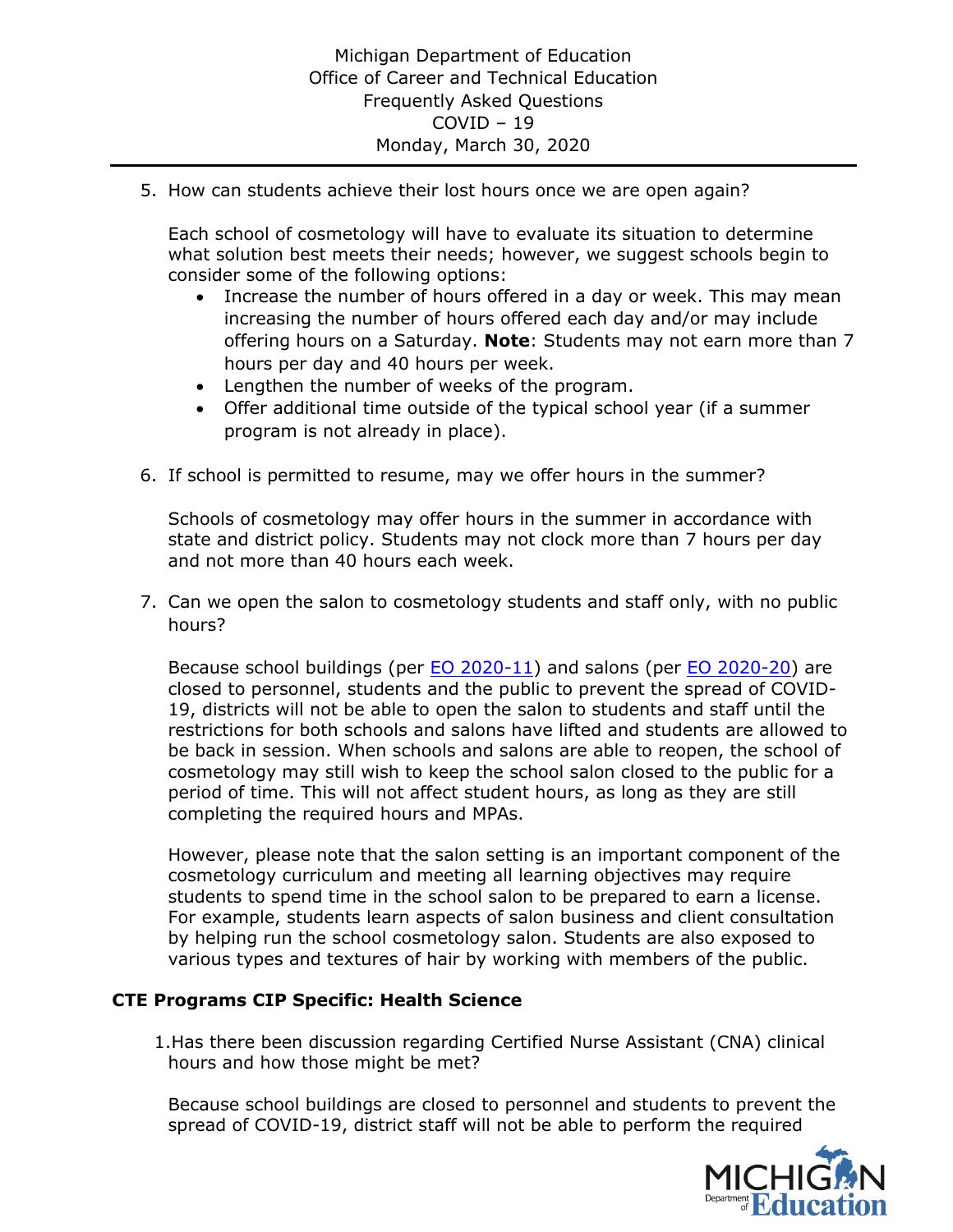complete clinical hours until the restrictions have been lifted and schools are monitoring aspects of work-based learning, and students will not be able to back in session.

Please refer to the *guidance issued by LARA* for more information about alternative options to finish clinical hours when schools are back in session.

 2. What if my students are very close to finishing the CNA program, but can't to help them finish so they can get to work in hospitals who need them right complete the program requirements due to the closure? Are there any options now?

 Students cannot perform patient work in long-term care, nursing facilities, or hospitals outside of the CNA, as they must be a student learner in an approved themselves to perform those jobs. Youth Employment work permits do not CNA program under the direct supervision of a certified instructor, or certified apply in this situation, due to state regulations.

# **Work-based Learning and Youth Employment**

1. Are students permitted to participate in work-based learning?

No.

 Section 5-P of The Michigan Department of Education Pupil Accounting Manual states that work-based learning experiences, apprenticeships, and internships must occur during scheduled classroom time. These training placements includes capstone, unpaid, in-district, classroom labs/clinicals, and less-than- class-size. Because school buildings will be closed to personnel and students to prevent the spread of COVID-19, districts will not be able to perform the required monitoring aspects of work-based learning.

 the excused absences on the student's training and pupil accounting records.  **Hughes, Work Based Learning Coordinator, Office of Career and Technical Education, at 517-335-0359; or via email at Brian Ciloski, Specialist, State Aid and School Finance, Office of**  Furthermore, it is recommended that WBL Coordinators keep details regarding For additional questions pertaining to work-based learning, contact **Dana [hughesd9@michigan.gov](mailto:hughesd9@michigan.gov)**. Pupil Accounting questions can be forwarded **to Financial Management at [CiloskiB@michigan.gov](mailto:CiloskiB@michigan.gov)**.